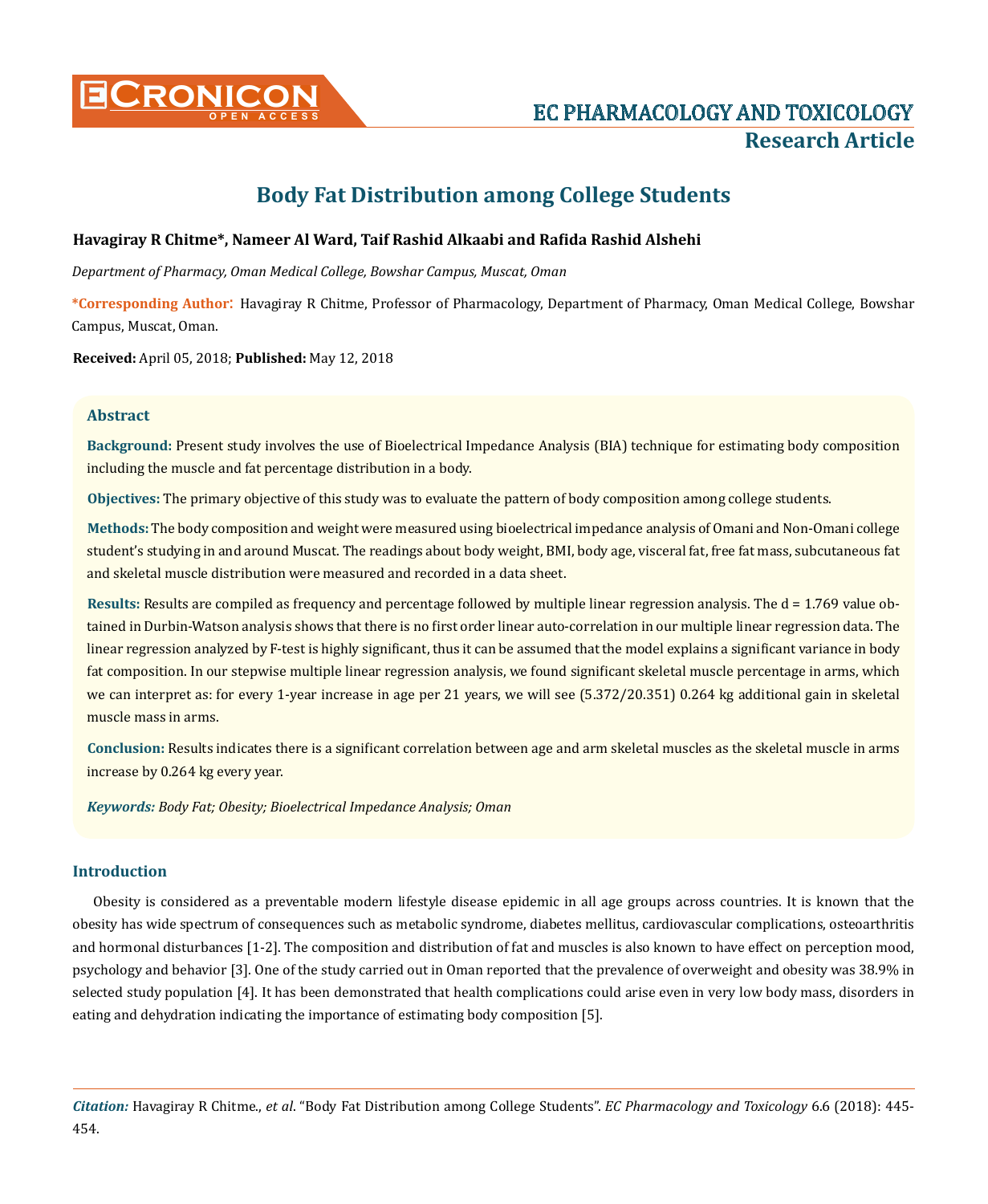446

Incidence of obesity and overweight in children and adolescent is of great concern in many countries due to its continued presence throughout the life leading to cascading adverse effects on health [6]. Usual college age group of students includes those from 16 - 24 years old. This age group is more sensitive due to its vulnerability due to rapid change in body composition and higher rate of growth during this age [7]. Therefore, analysis of body composition results in this age group provides information on trend of nutritional status, need of clinical monitoring and addressing chronic malnutrition [8]. Higher rate of fat accumulation in this group is becoming epidemic due to sedentary lifestyle, dietary habits and easy availability of high calorie diet [9]. It has been proved that the composition of body during this age group is onward transmitted into adulthood [10].

Use of body mass index (BMI), waist circumference (WC) and waist hip ratio (WHR) are most widely accepted method of assessing distribution of body fat and categorization of obesity. However, WC and WHR are considered to be inaccurate method of estimating body fat in youth [11]. BMI also has limited acceptance due to the fact that it does not differentiate the mass of fat and muscles; high muscle content person might be categorized as obese; underestimates and overestimates the obesity-associated morbidity and mortality in shorter and taller people respectively [12]. Application of BMI in athletes, pregnant women, children and infants is also questionable [12]. Radiation based near infra-red radiation (NIA) and Dual-energy X-ray absorptiometry (DEXA) has limited use in estimating the body composition due to low-dose radiation and the cost [14]. Therefore, several methods recommended the use of non-invasive bio-electrical impedance analysis (BIA) method for estimating body composition [15].

Bioelectrical impedance analysis (BIA) is gaining its importance in clinical practice due to its sensitivity in assessment of body fat distribution, calculating incubation period for fat associated complications, reliable therapeutic outcome monitoring and assistance in individualizing therapeutic regimen [16]. It is important to mention that there are spectroscopic, single-frequency and multi-frequency BIA devices having the conducting systems arm to foot, arm to arm, and foot to foot. However, more reliable BIA devices are multi-frequency arm to foot devices due to reproducible results and estimation of fat distribution especially in trunk [17]. The aim of the present study was to assess body composition among college students in and around Muscat using BIA methods. It is expected that the study results will provide baseline data for the development of strategies in assessing, preventing, treatment andmonitoring therapeutic efficacy [18].

We hypothesize that there is a strong correlation between the body composition among college students and age. Therefore, we studied the correlation between the body fat, visceral fat, skeletal muscle, subcutaneous fat, BMI and random blood sugar among college students and age.

#### **Methodology**

#### **Criteria for inclusion and exclusion**

The inclusion criterion of this study includes those students age between (18 - 24 years) and registered for study in college. The study excludes those students who are not willing to provide measurements or data; who had food or not emptied bladder; and who just returned from indoor or outdoor activities.

#### **Selection of participants**

Present study was a cross over longitudinal prospective study to be carried out at colleges in Oman involving 252 randomly selected college students from Oman Medical College, Muscat; GU Technological University, Muscat; Sur College of Applied Science, Sur; Higher College of Technology, Musannah; and College of Finance and Banking, Muscat. Study was conducted by obtaining permission from National Centre for Statistics & Information, Muscat (NCSI/426/2018 dtd. 1/3/2018) and administrator from respective institutes.

#### **Materials**

The height scale and Omron bioelectrical impedance analytical instrument were used to measure body composition, calculate BMI and body weight of students.

*Citation:* Havagiray R Chitme., *et al*. "Body Fat Distribution among College Students". *EC Pharmacology and Toxicology* 6.6 (2018): 445- 454.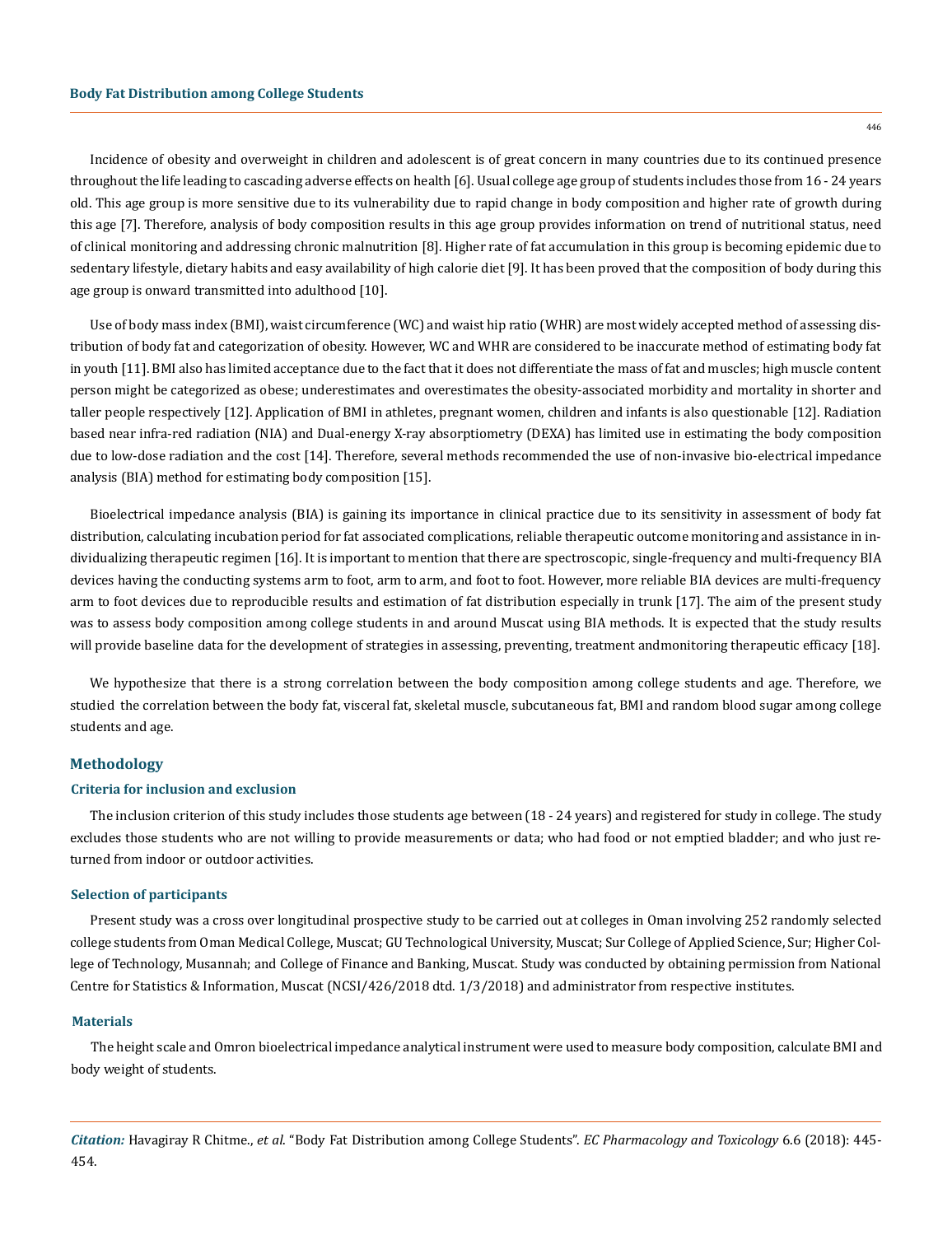*Citation:* Havagiray R Chitme., *et al*. "Body Fat Distribution among College Students". *EC Pharmacology and Toxicology* 6.6 (2018): 445- 454.

## **Methods**

#### **Body fat distribution**

The body composition was measured as directed by the manufacturer of Omron Body Composition analyser. This instrument is approved by FDA for research in adults. For the precise measurements the students were asked to stand bare feet arranged parallel and almost at an equal position on both sides of the instrument. They were allowed to stand straight without bending knees and hands hanging freely. Students were asked to extend their hand straight to the level of chest and grip the handles lightly. When the measurements were completed by noting the change in colour and numbers on display unit they were asked to step down from the unit.

#### **Body composition analysis**

The readings from BIA analyser were noted including body weight, visceral fat, subcutaneous fat, muscle mass, percent body fat, BMI and ideal body weight. A standard measurement scale was used to measure height, waist and waist-hip ratios.

#### **Statistical Analysis**

Each student was given a code number and then the information was entered directly into SPSS version 23 (SPSS Inc. Chicago, IL, USA) and analyzed. The continuous numerical data was analyzed for mean and standard deviation and for categorical data frequency and percentage were calculated. The relationship of age was investigated by the use of Pearson correlation coefficients. In order to estimate the true relationship between the patient's characteristics and body composition we used multiple logistic regression analysis. Backward stepwise logistic regression was used to adjust for confounding factors. A p-value of less than 0.05 was considered statistically significant to derive conclusion.

## **Results**

## **Frequency of Factors distributed in Study Population**

Most of the students involved in our study are from 18 - 24 years of age. Female students (55.6%) were comparatively more than male (44.4%). It is surprising to see that 46.4% of study population belongs to overweight and 32.9% of them belongs to obesity type I. It is difficult to correlate the body composition distribution to hereditary diabetic and obesity factors as 71% of the data is missing. Present study results shows that 30.2% of students were categorized into high total body fat and 48.0% of them were in very high total body fat. However, 84.9% of the study population were found to be in normal visceral fat category (Table 1).

|                              | <b>Frequency</b>                                         | <b>Percent</b> |  |  |  |  |  |  |  |  |  |
|------------------------------|----------------------------------------------------------|----------------|--|--|--|--|--|--|--|--|--|
| Age                          |                                                          |                |  |  |  |  |  |  |  |  |  |
| < 18 years                   | 5                                                        | 2              |  |  |  |  |  |  |  |  |  |
| 18 - 20 years                | 94                                                       | 37.3           |  |  |  |  |  |  |  |  |  |
| $21 - 22$                    | 67                                                       | 26.6           |  |  |  |  |  |  |  |  |  |
| $22 - 24$                    | 47                                                       | 18.7           |  |  |  |  |  |  |  |  |  |
| > 24                         | 37                                                       | 15.4           |  |  |  |  |  |  |  |  |  |
|                              | Gender                                                   |                |  |  |  |  |  |  |  |  |  |
| Male                         | 112                                                      | 44.4           |  |  |  |  |  |  |  |  |  |
| Female                       | 140                                                      | 55.6           |  |  |  |  |  |  |  |  |  |
|                              | <b>BMI</b> Category                                      |                |  |  |  |  |  |  |  |  |  |
| Normal                       | 30                                                       | 11.9           |  |  |  |  |  |  |  |  |  |
| Overweight                   | 117                                                      | 46.4           |  |  |  |  |  |  |  |  |  |
| Obesity I                    | 83                                                       | 32.9           |  |  |  |  |  |  |  |  |  |
| Obesity II                   | 20                                                       | 7.9            |  |  |  |  |  |  |  |  |  |
|                              | <b>Students with Family history of Diabetes Mellitus</b> |                |  |  |  |  |  |  |  |  |  |
| No                           | 49                                                       | 19.4           |  |  |  |  |  |  |  |  |  |
| Yes                          | 24                                                       | 9.5            |  |  |  |  |  |  |  |  |  |
| Total                        | 73                                                       | 29.0           |  |  |  |  |  |  |  |  |  |
| Missing                      | 179                                                      | 71.0           |  |  |  |  |  |  |  |  |  |
|                              | <b>Students with Family history of Obesity</b>           |                |  |  |  |  |  |  |  |  |  |
| N <sub>o</sub>               | 59                                                       | 23.4           |  |  |  |  |  |  |  |  |  |
| Yes                          | 14                                                       | 5.6            |  |  |  |  |  |  |  |  |  |
| Total                        | 73                                                       | 29.0           |  |  |  |  |  |  |  |  |  |
| Missing                      | 179                                                      | 71.0           |  |  |  |  |  |  |  |  |  |
|                              | Relative having history of DM/Obesity                    |                |  |  |  |  |  |  |  |  |  |
| N <sub>o</sub>               | 44                                                       | 17.5           |  |  |  |  |  |  |  |  |  |
| Yes                          | 17                                                       | 6.7            |  |  |  |  |  |  |  |  |  |
| Father                       | 7                                                        | 2.8            |  |  |  |  |  |  |  |  |  |
| Sister                       | 4                                                        | 1.6            |  |  |  |  |  |  |  |  |  |
| <b>Brother</b>               | $\mathbf{1}$                                             | 0.4            |  |  |  |  |  |  |  |  |  |
| Total                        | 73                                                       | 29.0           |  |  |  |  |  |  |  |  |  |
| Missing                      | 179                                                      | 71.0           |  |  |  |  |  |  |  |  |  |
|                              | <b>Total Body Fat Category</b>                           |                |  |  |  |  |  |  |  |  |  |
| Low                          | 6                                                        | 2.4            |  |  |  |  |  |  |  |  |  |
| Normal                       | 46                                                       | 18.3           |  |  |  |  |  |  |  |  |  |
| High                         | 76                                                       | 30.2           |  |  |  |  |  |  |  |  |  |
| Very high                    | 121                                                      | 48.0           |  |  |  |  |  |  |  |  |  |
| Total                        | 249                                                      | 98.8           |  |  |  |  |  |  |  |  |  |
| <b>Visceral Fat Category</b> |                                                          |                |  |  |  |  |  |  |  |  |  |
| Normal                       | 214                                                      | 84.9           |  |  |  |  |  |  |  |  |  |
| High                         | 19                                                       | 7.5            |  |  |  |  |  |  |  |  |  |
| Very high                    | 14                                                       | 5.6            |  |  |  |  |  |  |  |  |  |
| Total                        | 247                                                      | 98.0           |  |  |  |  |  |  |  |  |  |

*Table 1: Frequency of Factors distributed in Study Population.*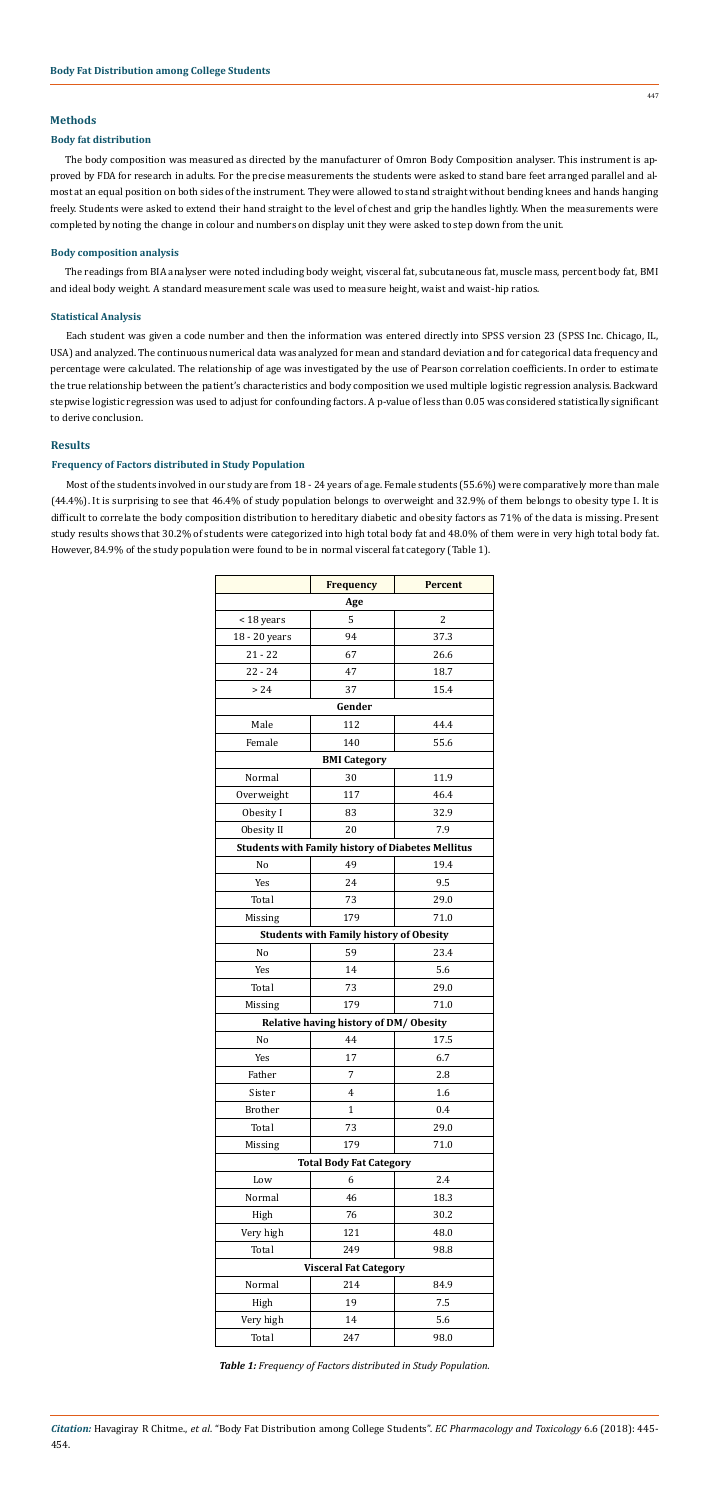#### **Descriptive Statistics of Body Composition**

Descriptive analysis of data shows positive skewness in age, resting metabolic rate, visceral fat and random blood glucose. The average total body fat percentage is 29.7  $\pm$  6.72 which comes under obesity category but having BMI 23.97  $\pm$  4.25 kg/m<sup>2</sup> it is within normal range. The average RBR is 1375.94 ± 598.32 kcal/day showing that these students have sedentary lifestyle having little to no regular exercise. A rough estimate of the number of calories required per day is 1818 kcal/day to maintain ideal body weight [18]. The average visceral fat  $6.06 \pm 4.7$  i.e. less than 10% indicating the normalcy in visceral fat distribution (Table 2).

|                                    | <b>Mean ± Std. Deviation</b> | <b>Skewness</b> |
|------------------------------------|------------------------------|-----------------|
| Age                                | $23.18 \pm 7.34$             | 2.838           |
| Body age                           | $35.20 \pm 12.23$            | 0.366           |
| Resting metabolic rate             | $1375.94 \pm 598.32$         | 12.193          |
| Skeletal muscles (%) in legs       | $39.31 \pm 5.66$             | 0.612           |
| Skeletal muscles (%) in arms       | $28.48 \pm 6.29$             | 0.785           |
| Skeletal muscles (%) in trunk      | $20.64 \pm 4.03$             | $-0.284$        |
| Skeletal muscles (%) in whole body | $26.35 \pm 3.73$             | 0.719           |
| Subcutaneous fat (%) in legs       | $37.16 \pm 9.69$             | $-0.288$        |
| Subcutaneous fat (%) in arms       | $40.05 \pm 10.72$            | $-0.092$        |
| Subcutaneous fat (%) in trunk      | $21.83 \pm 6.68$             | $-0.068$        |
| Subcutaneous fat (%) in whole body | $25.25 \pm 6.93$             | $-0.134$        |
| Visceral fat                       | $6.06 \pm 4.7$               | 2.008           |
| Total body fat (%)                 | $29.7 \pm 6.72$              | $-0.414$        |
| Ideal body weight                  | $56.5 \pm 6.28$              | 0.545           |
| Body mass index                    | $23.97 \pm 4.25$             | $-0.007$        |
| Height                             | $160.62 \pm 8.37$            | 0.46            |
| Weight                             | $62.22 \pm 13.82$            | 0.057           |
| Random blood glucose               | $102.75 \pm 37.06$           | 4.844           |

*Table 2: Descriptive Statistics of Body Composition.*

#### **Pearson Cross-Correlation Analysis**

This chart shows a significant correlation existing between body age and all other factors. Comparatively random blood glucose has limited correlation to other body composition factors (Table 3).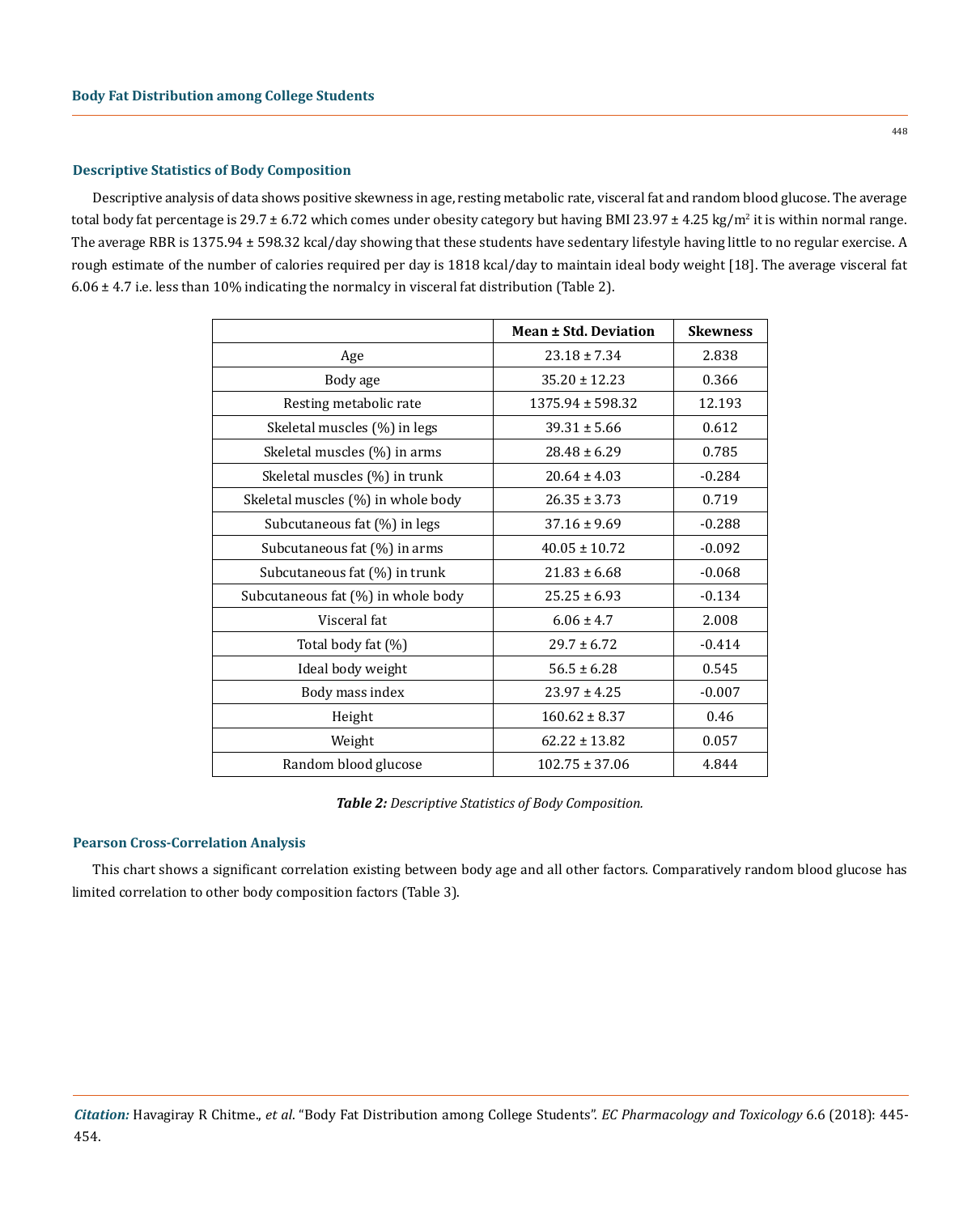|                                   | <b>Body</b><br>age | <b>Resting</b><br>metabol<br><i>ic rate</i> | <b>Skeletal</b><br>muscle<br>of legs | <b>Skeletal</b><br>muscle<br>of arms | <b>Skeletal</b><br>muscle<br>of trunk | <b>Skeletal</b><br>muscle<br>of whole<br>body | <b>Subcutaneous</b><br>fat in legs | <b>Subcutaneous</b><br>fat in arms | <b>Subcutaneous</b><br>fat in trunk | <b>Subcutaneous</b><br>fat in whole<br>body | <b>Total</b><br>visceral<br>fat | <b>Total</b><br>body fat | <b>Ideal</b><br>body<br>weight | <b>Body</b><br>mass<br>index | Height     | Weight     | Age        | Random<br>blood glucose |
|-----------------------------------|--------------------|---------------------------------------------|--------------------------------------|--------------------------------------|---------------------------------------|-----------------------------------------------|------------------------------------|------------------------------------|-------------------------------------|---------------------------------------------|---------------------------------|--------------------------|--------------------------------|------------------------------|------------|------------|------------|-------------------------|
| Body age                          |                    | $0.196**$                                   | 0.055                                | $-0.347**$                           | $-0.438**$                            | $-0.273**$                                    | $0.475**$                          | $0.367**$                          | $0.658$ **                          | $0.599**$                                   | $0.808*$                        | $0.704**$                | $0.300**$                      | $0.911**$                    | $0.272**$  | $0.849**$  | $0.561**$  | $0.341**$               |
| Resting metabolic rate            | $0.196**$          |                                             | $0.158*$                             | 0.032                                | 0.039                                 | $0.149*$                                      | $-0.091$                           | $-0.128$ <sup>*</sup>              | $-0.029$                            | $-0.049$                                    | $0.219**$                       | $-0.005$                 | $0.233**$                      | $0.187**$                    | $0.217**$  | $0.265$ ** | $0.146*$   | $0.351**$               |
| Skeletal muscle of legs           | 0.055              | $0.158*$                                    |                                      | $0.735**$                            | $0.649**$                             | $0.822**$                                     | $-0.603**$                         | $-0.647**$                         | $-0.495**$                          | $-0.532**$                                  | $0.229*$                        | $-0.456**$               | $0.564**$                      | 0.060                        | $0.553**$  | $0.317*$   | $0.205**$  | 0.171                   |
| Skeletal muscle of arms           | $-0.347$ *         | 0.032                                       | $0.735**$                            |                                      | $0.785**$                             | $0.878**$                                     | $-0.851**$                         | $-0.826**$                         | $-0.815**$                          | $-0.843**$                                  | $-0.069$                        | $-0.771$ **              | $0.392**$                      | $-0.364*$                    | $0.396**$  | $-0.103$   | $0.141*$   | 0.046                   |
| Skeletal muscle of trunk          | $-0.438*$          | 0.039                                       | $0.649*$                             | $0.785**$                            |                                       | $0.823**$                                     | $-0.758$ **                        | $-0.735$ **                        | $-0.767**$                          | $-0.763$ **                                 | $-0.224$                        | $-0.783$ **              | $0.333$ **                     | $-0.449*$                    | $0.351$ *  | $-0.190*$  | $-0.010$   | $-0.040$                |
| Skeletal muscle of whole<br>body  | $-0.273$ *         | $0.149*$                                    | $0.822**$                            | $0.878**$                            | $0.823**$                             |                                               | $-0.828**$                         | $-0.831**$                         | $-0.787**$                          | $-0.798**$                                  | $-0.039$                        | $-0.751**$               | $0.533**$                      | $-0.286**$                   | $0.547**$  | 0.034      | $0.129*$   | 0.056                   |
| Subcutaneous fat in legs          | $0.475$ **         | $-0.091$                                    | $-0.603**$                           | $-0.851**$                           | $-0.758**$                            | $-0.828**$                                    | $\overline{1}$                     | $0.909**$                          | $0.912**$                           | $0.951**$                                   | $0.186**$                       | $0.884**$                | $-0.381$ **                    | $0.511**$                    | $-0.404**$ | $0.184**$  | $-0.146*$  | $-0.072$                |
| Subcutaneous fat in arms          | $0.367*$           | $-0.128$ <sup>*</sup>                       | $-0.647$ *                           | $-0.826$ *                           | $-0.735**$                            | $-0.831**$                                    | $0.909**$                          |                                    | $0.860*$                            | $0.901**$                                   | 0.078                           | $0.841**$                | $-0.420*$                      | $0.374**$                    | $-0.444**$ | 0.064      | $-0.163**$ | $-0.112$                |
| Subcutaneous fat in<br>trunk      | $0.658$ **         | $-0.029$                                    | $-0.495**$                           | $-0.815**$                           | $-0.767**$                            | $-0.787**$                                    | $0.912**$                          | $0.860**$                          |                                     | $0.954**$                                   | $0.362*$                        | $0.943**$                | $-0.235$ **                    | $0.671**$                    | $-0.262**$ | $0.382**$  | 0.025      | 0.029                   |
| Subcutaneous fat in<br>whole body | $0.599**$          | $-0.049$                                    | $-0.532**$                           | $-0.843**$                           | $-0.763**$                            | $-0.798**$                                    | $0.951**$                          | $0.901**$                          | $0.954**$                           | 1                                           | $0.291**$                       | $0.932**$                | $-0.281**$                     | $0.622**$                    | $-0.309**$ | $0.329**$  | $-0.057$   | 0.002                   |
| Total visceral fat                | $0.808**$          | $0.219**$                                   | $0.229**$                            | $-0.069$                             | $-0.224**$                            | $-0.039$                                      | $0.186**$                          | 0.078                              | $0.362**$                           | $0.291**$                                   |                                 | $0.425**$                | $0.297**$                      | $0.783**$                    | $0.269**$  | $0.751**$  | $0.555**$  | $0.366*$                |
| Total body fat                    | $0.704**$          | $-0.005$                                    | $-0.456$ **                          | $-0.771$ **                          | $-0.783**$                            | $-0.751**$                                    | $0.884**$                          | $0.841**$                          | $0.943**$                           | $0.932**$                                   | $0.425$ *                       |                          | $-0.159$                       | $0.690**$                    | $-0.190**$ | $0.431**$  | 0.088      | 0.084                   |
| Ideal body weight                 | $0.300**$          | $0.233**$                                   | $0.564**$                            | $0.392**$                            | $0.333$ **                            | $0.533**$                                     | $-0.381**$                         | $-0.420**$                         | $-0.235**$                          | $-0.281**$                                  | $0.297**$                       | $-0.159*$                |                                | $0.180**$                    | $0.988**$  | $0.617**$  | $0.359**$  | $0.228*$                |
| Body mass index                   | $0.911**$          | $0.187**$                                   | 0.060                                | $-0.364**$                           | $-0.449**$                            | $-0.286**$                                    | $0.511**$                          | $0.374**$                          | $0.671**$                           | $0.622**$                                   | $0.783**$                       | $0.690**$                | $0.180**$                      |                              | $0.149*$   | $0.818**$  | $0.326**$  | $0.356**$               |
| Height                            | $0.272**$          | $0.217**$                                   | $0.553**$                            | $0.396**$                            | $0.351**$                             | $0.547**$                                     | $-0.404**$                         | $-0.444$ **                        | $-0.262**$                          | $-0.309**$                                  | $0.269*$                        | $-0.190$ **              | $0.988**$                      | $0.149*$                     |            | $0.592*$   | $0.347**$  | $0.230*$                |
| Weight                            | $0.849*$           | $0.265**$                                   | $0.317$ **                           | $-0.103$                             | $-0.190**$                            | 0.034                                         | $0.184**$                          | 0.064                              | $0.382**$                           | $0.329**$                                   | $0.751$ *                       | $0.431*$                 | $0.617*$                       | $0.818**$                    | $0.592**$  |            | $0.430**$  | $0.365$ *               |
| Age                               | $0.561**$          | $0.146*$                                    | $0.205**$                            | $0.141*$                             | $-0.010$                              | $0.129*$                                      | $-0.146*$                          | $-0.163**$                         | 0.025                               | $-0.057$                                    | $0.555$ *                       | 0.088                    | $0.359**$                      | $0.326**$                    | $0.347**$  | $0.430**$  |            | $0.263*$                |
| Random blood glucose              | $0.341**$          | $0.351**$                                   | 0.171                                | 0.046                                | $-0.040$                              | 0.056                                         | $-0.072$                           | $-0.112$                           | 0.029                               | 0.002                                       | $0.366**$                       | 0.084                    | $0.228*$                       | $0.356**$                    | $0.230*$   | $0.365$ ** | $0.263*$   |                         |

*Table 3: Pearson Cross-Correlation Analysis.*

*\*\*: Correlation is significant at the 0.01 level (2-tailed).*

*\*: Correlation is significant at the 0.05 level (2-tailed).*

449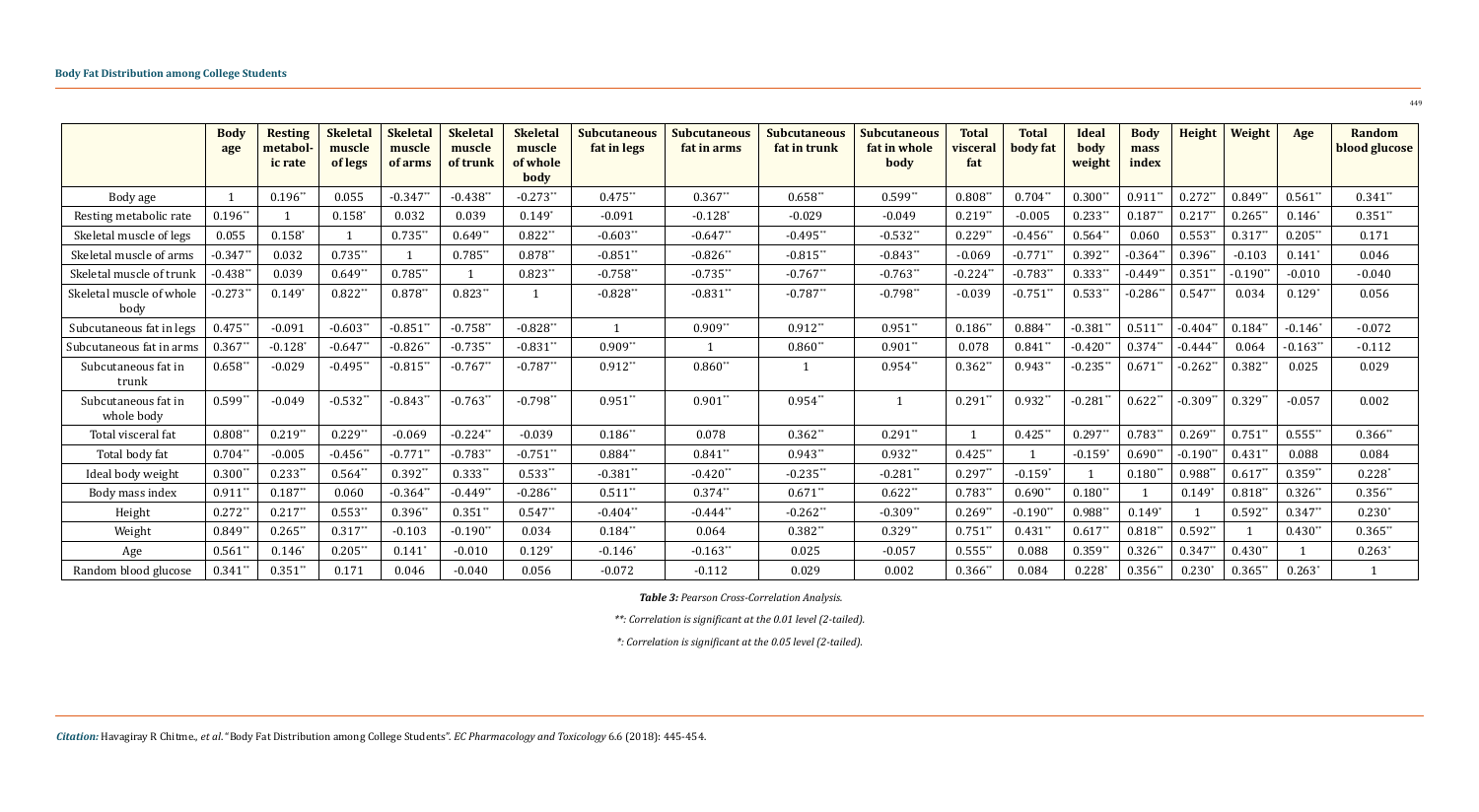#### **Linear Regression Analysis**

Linear regression analysis shows a significant negative correlation between age and RMR, subcutaneous fat in arms and height in this study population. On the other hand there is a significant positive correlation is seen between age and body age and ideal body weight. The  $t$ ahle  $4$  and  $5$  shows the multiple linear regression model summary and overall fit statistics. We find that the adjusted  $R^2$  of our model is 0.188 with the  $R^2$  = 0.035. The Durbin-Watson analysis shows that the d is 1.769 lying between 1.5 < d < 2.5. Thereby, indicating no first order linear auto-correlation in our multiple linear regression data.

| <b>Model</b>                   |          | <b>Unstandardized Coefficients</b> | <b>Standardized Coefficients</b> | t        | Sig.  |
|--------------------------------|----------|------------------------------------|----------------------------------|----------|-------|
|                                | B        | <b>Std. Error</b>                  | <b>Beta</b>                      |          |       |
| (Constant)                     | 261.051  | 68.012                             |                                  |          |       |
| Body age                       | 1.141    | 0.097                              | 2.097                            | 11.785   | 0.000 |
| Resting metabolic rate         | $-0.051$ | 0.011                              | $-2.235$                         | $-4.700$ | 0.000 |
| Skeletal muscle of legs        | $-0.130$ | 0.165                              | $-0.116$                         | $-0.783$ | 0.437 |
| Skeletal muscle of arms        | $-0.074$ | 0.088                              | $-0.069$                         | $-0.842$ | 0.403 |
| Skeletal muscle of trunk       | $-0.076$ | 0.099                              | $-0.048$                         | $-0.764$ | 0.448 |
| Skeletal muscle of whole body  | $-0.307$ | 0.442                              | $-0.168$                         | $-0.694$ | 0.490 |
| Subcutaneous fat of legs       | $-0.289$ | 0.208                              | $-0.382$                         | $-1.387$ | 0.171 |
| Subcutaneous fat of arms       | $-0.751$ | 0.244                              | $-1.135$                         | $-3.071$ | 0.003 |
| Subcutaneous fat of trunk      | 0.047    | 0.121                              | 0.041                            | 0.389    | 0.699 |
| Subcutaneous fat of whole body | 0.185    | 0.359                              | 0.165                            | 0.516    | 0.608 |
| Visceral fat                   | 0.023    | 0.070                              | 0.020                            | 0.331    | 0.742 |
| Total body fat                 | 0.144    | 0.132                              | 0.122                            | 1.096    | 0.278 |
| Ideal body weight              | 4.060    | 1.183                              | 3.802                            | 3.431    | 0.001 |
| Body mass index                | $-0.136$ | 0.321                              | $-0.087$                         | $-0.423$ | 0.674 |
| Height                         | $-2.452$ | 0.860                              | $-3.169$                         | $-2.851$ | 0.006 |
| Weight                         | 0.082    | 0.163                              | 0.192                            | 0.505    | 0.615 |
| Random blood glucose           | 0.010    | 0.007                              | 0.056                            | 1.355    | 0.181 |

*Table 4: Linear Regression Analysis.*

*a: Dependent Variable: Age*

| <b>Model Summary</b> |                      |          |                          |                                |                 |  |  |  |  |
|----------------------|----------------------|----------|--------------------------|--------------------------------|-----------------|--|--|--|--|
| Model                |                      | R Square | <b>Adjusted R Square</b> | Standard Error of the Estimate | Durbin - Watson |  |  |  |  |
|                      | $0.188$ <sup>a</sup> | 0.035    | 0.029                    | 1.946                          | 1.769           |  |  |  |  |

*Table 5: Statistical evaluation of model of study. a: Predictors: (Constant), Skeletal Muscle of Arms b: Dependent Variable: age*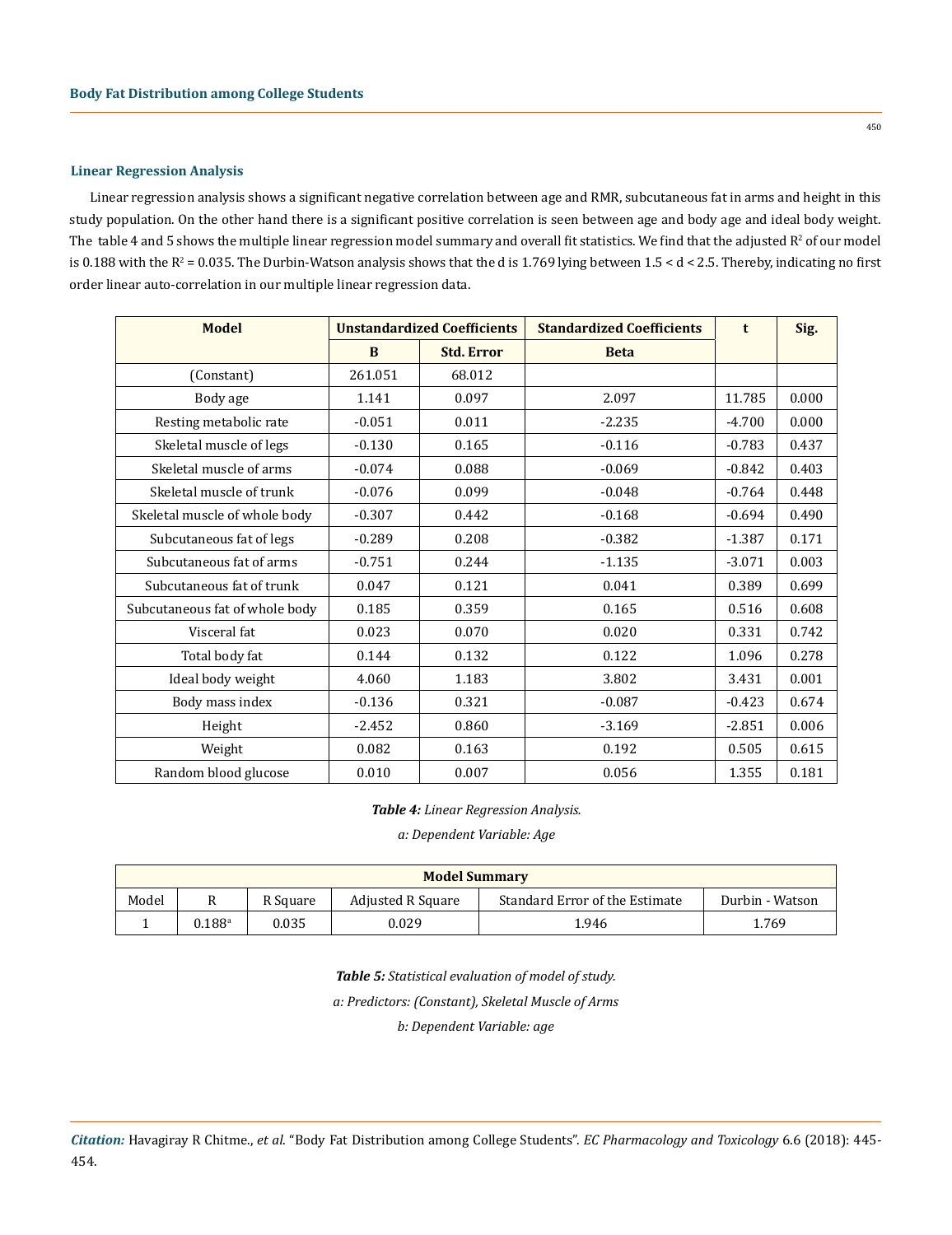451

The linear regression's F-test (Figures 1-4) has shown highly significant value therefore the model explains a significant amount of variance in body fat composition (Table 5). This table 5 shows the multiple linear regression estimates including the intercept and the significance levels. The stepwise multiple linear regression analysis shown an insignificant intercept but significant skeletal muscle percentage in arms, which we can interpret as: for every 1-year increase in age per 21 years, we will see (5.372/20.351) 0.264 additional gain in skeletal muscle mass in arms. The data table checks for multicollinearity in multiple linear regression model. All variables have the tolerance > 0.1 (or VIF < 10). The graph plot shows that the residuals are normally distributed and the points follow the diagonal line without any strong deviations.



*Figure 1*

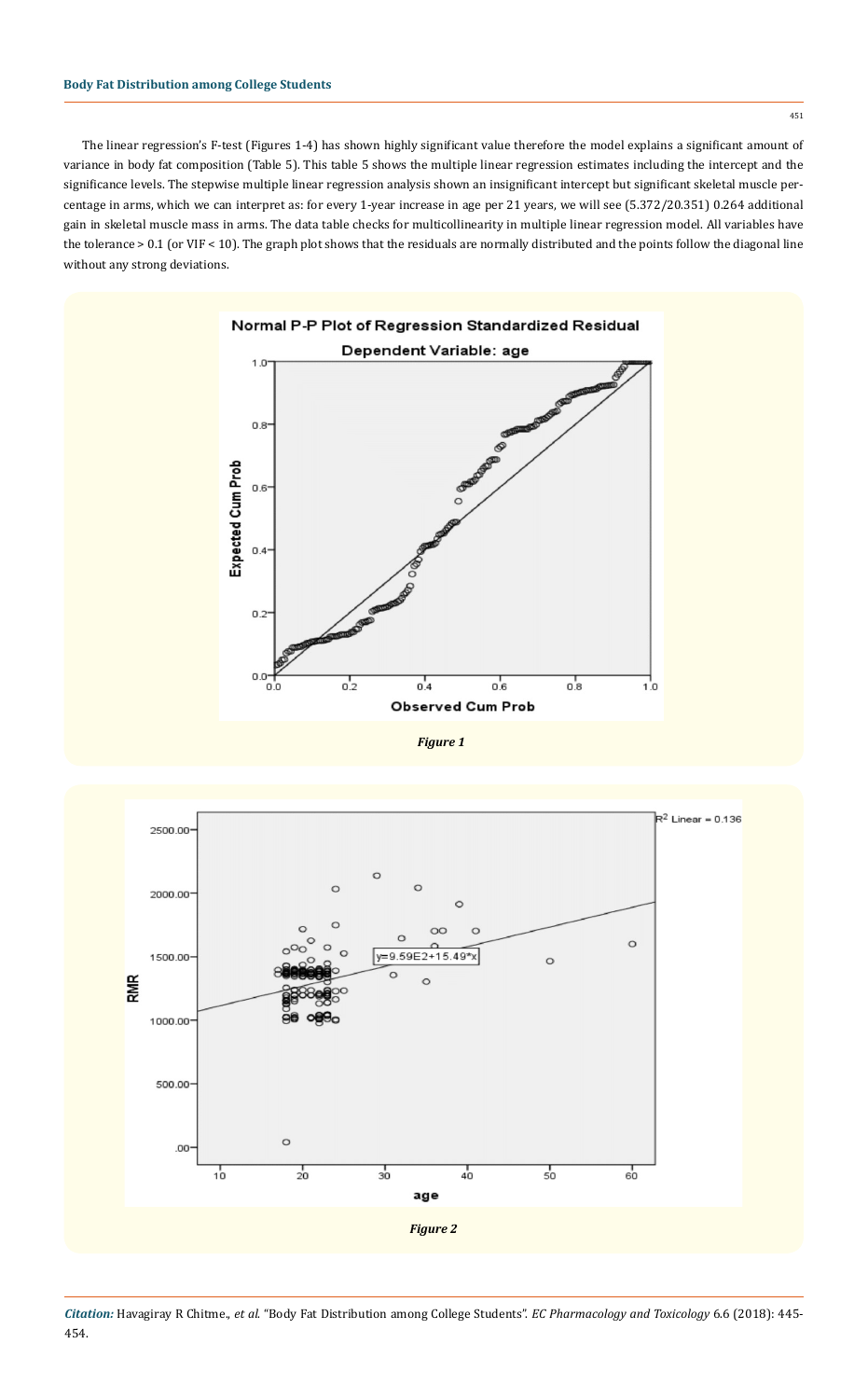



452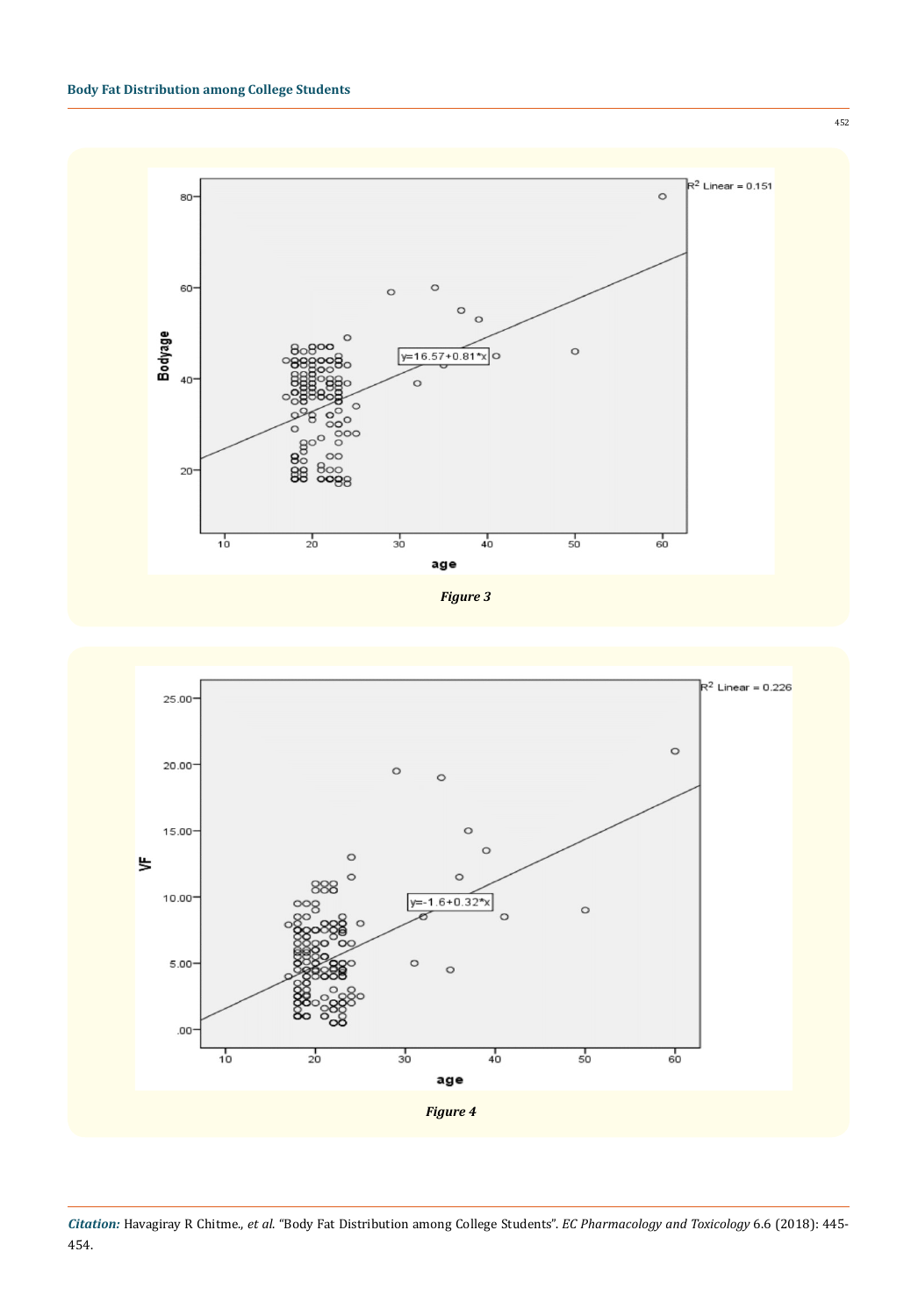## **Discussion and Conclusion**

A cross-sectional study carried out among 202 student's shows that 26.73% of sample were overweight and only 1.49% were obese [19]. Whereas in our study 46.4% of study population were overweight and 32.9% of them belongs to obesity type I. The variation in our study could be due to the fact that our study involves multiple colleges whereas previous study was carried out only in one university and the method of analysis we used was BIA different from previous study. In the same study they reported 26.73% of students categorized as high fat scores and 22.28% were very high body fat scores [19]. In our study 30.2% of students were having higher than normal and 48% were having very high total body fat. These results are again higher than reported in earlier study.

The average total body fat percentage is 29.7  $\pm$  6.72 which comes under obesity category but having BMI 23.97  $\pm$  4.25 kg/m<sup>2</sup> within normal range. The average visceral fat was less than  $10\%$  (6.06  $\pm$  4.7) indicating the normalcy in visceral fat distribution. These results indicate that the visceral fat level in students is lower than 7-12 scores obtained in Saudi Arabia students [20]. Cross-sectional study carried out in 2012 shows mean hours of weekly exercising was  $6.73 \pm 1.20$  and physical activity scores was  $7.51 \pm 1.67$  [19]. Our results indicates an average RMR is 1375.94 ± 598.32 kcal/day showing that these students have sedentary lifestyle having little to no regular exercise. A rough estimate of the number of calories required per day is 1818 kcal/day to maintain ideal body weight [21]. Our results also supports previous study carried out among adolescents in Arab countries where they spend most time on watching TV, video gaming, computer, mobile and sleeping [22].

Results shows a significant correlation existing between body age and all other factors. Comparatively random blood glucose has limited correlation to other body composition factors. It has been shown that average body aging of population was 35.20  $\pm$  12.23 years significantly higher than their age  $23.18 \pm 7.34$  years. Indicates that the process of aging in college students is approximately 12 years more than normal aging. Linear regression analysis shows a significant negative correlation between age and RMR, subcutaneous fat in arms and height in this study population. On other side a significant positive correlation is seen between age and body age and ideal body weight. Hierarchical clustering analysis shows a central dogma and very close linkage existing between skeletal muscles of whole body and skeletal muscle trunk. In our stepwise multiple linear regression analysis, we find a non-significant intercept but significant skeletal muscle percentage in arms, which we can interpret as: for every 1-year increase in age per 21 years, we will see (5.372/20.351) 0.264 additional gain in skeletal muscle mass in arms.

#### **Conclusion**

We conclude from this study that the college students are burning 443 kcal/day energy less than normal due to sedentary lifestyle leading to 78% of them having higher than normal body fat leading to ageing of body 12 years faster than normal.

#### **Acknowledgement**

We acknowledge with thanks the help of Dr. Mustafa Al Ward, Mr. Errol S Lucenara and Ph. Daniel Amir Inanlor in collecting data.

## **Bibliography**

- 1. Klimek-Piotrowska W., *et al*[. "Anthropometry and body composition of adolescents in cracow, poland".](https://www.ncbi.nlm.nih.gov/pmc/articles/PMC4376782/) *PLoS One* 10.3 (2015): [e0122274.](https://www.ncbi.nlm.nih.gov/pmc/articles/PMC4376782/)
- 2. Chitme HR., *et al*. "Anthropometric and body composition analysis of infertile women with polycystic ovarian syndrome". *Journal of Taibah University Medical Sciences* 1.7 (2017): 1-7.
- 3. Brierley ME., *et al*[. "The Body and the Beautiful: Health, Attractiveness and Body Composition in Men's and Women's Bodies".](https://www.ncbi.nlm.nih.gov/pubmed/27257677) *PLoS One* [11.6 \(2016\): e0156722.](https://www.ncbi.nlm.nih.gov/pubmed/27257677)
- 4. Al Rawahi AH., *et al*[. "Cardiovascular Disease Incidence and Risk Factor Patterns among Omanis with Type 2 Diabetes: A Retrospec](https://www.ncbi.nlm.nih.gov/pubmed/28439380)tive Cohort Study". *[Oman Medical Journal](https://www.ncbi.nlm.nih.gov/pubmed/28439380)* 32.2 (2017): 106-114.
- 5. Santos DA., *et al*[. "Reference values for body composition and anthropometric measurements in athletes".](https://www.ncbi.nlm.nih.gov/pubmed/24830292) *PLoS One* 9.5 (2014): [e97846.](https://www.ncbi.nlm.nih.gov/pubmed/24830292)
- 6. Howe AS., *et al*[. "Dieting status influences associations between dietary patterns and body composition in adolescents: a cross](https://nutritionj.biomedcentral.com/articles/10.1186/1475-2891-12-51)sectional study". *[Nutrition Journal](https://nutritionj.biomedcentral.com/articles/10.1186/1475-2891-12-51)* 12 (2013): 51.

453